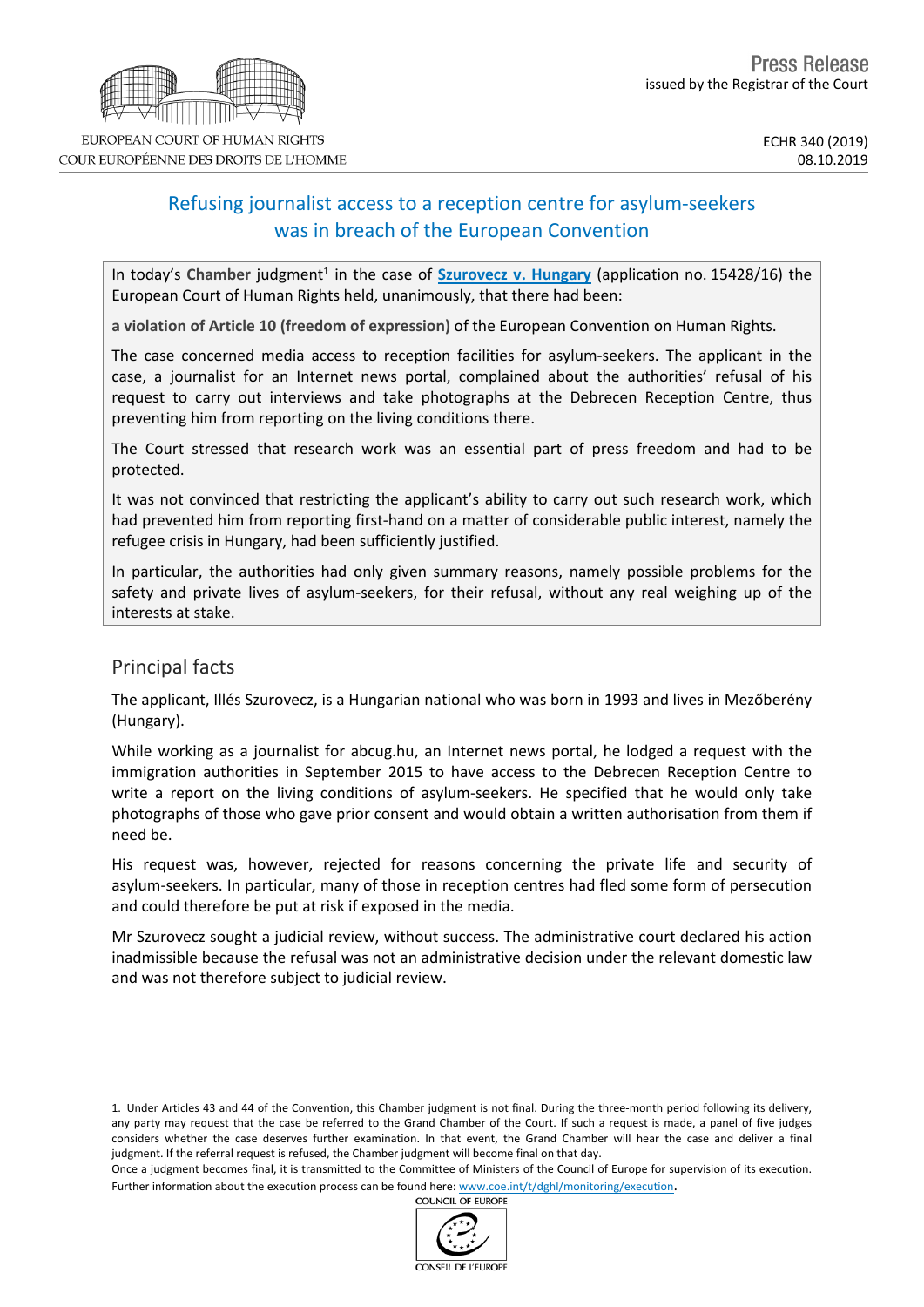# Complaints, procedure and composition of the Court

Relying on Article 10 (freedom of expression) and Article 13 (right to an effective remedy) of the European Convention, Mr Szurovecz complained that the authorities had prevented him from reporting first-hand on conditions at the Debrecen Reception Centre at the peak of the refugee crisis in Hungary.

The application was lodged with the European Court of Human Rights on 12 March 2016.

Judgment was given by a Chamber of seven judges, composed as follows:

Ganna **Yudkivska** (Ukraine), *President*, Vincent A. **De Gaetano** (Malta), Paulo **Pinto de Albuquerque** (Portugal), Iulia Antoanella **Motoc** (Romania), Georges **Ravarani** (Luxembourg), Marko **Bošnjak** (Slovenia), Péter **Paczolay** (Hungary),

and also Marialena **Tsirli**, *Section Registrar.*

#### Decision of the Court

The Court reiterated that an essential part of protecting freedom of the press was ensuring journalists' ability to carry out research work. Creating obstacles to journalists' access to information could discourage or even prevent them from providing accurate and reliable information to the public and consequently from playing their vital role as "public watchdogs".

Such had been the situation of the applicant when not being allowed to conduct interviews and take photographs inside the Reception Centre as he had been prevented from gathering information firsthand and from verifying asylum-seekers' conditions of detention as reported by other sources. The Court found that that had constituted an interference with his freedom of expression.

The interference had been lawful, as it was based on section 2 of Decree no. 52/2007 (XII.11) of the Ministry of Justice, and its aim, protecting the private lives of asylum-seekers, had been legitimate.

However, the Court found that the reasons given for such a restriction on the applicant's freedom of expression, although relevant, had not been sufficient.

First, as concerned the need to protect asylum-seekers' private lives, the immigration authorities had not apparently taken any notice of the applicant's argument that he would only take photographs with prior and, if need be, written consent. The Court also noted that reporting on the living conditions at the centre, although necessarily touching upon asylum-seekers' private lives, had not sought to sensationalise, but to report on a matter of public interest.

Secondly, neither the domestic authorities nor the Government had indicated how exactly asylumseekers' safety could be jeopardised in practice, especially if the research only took place with their consent.

Thirdly, the Court disagreed with the Government that the applicant could just as easily have taken pictures and conducted interviews outside the Reception Centre and used information published by international organisations and/or NGOs. Those alternatives could in no way replace face-to-face discussions and first-hand impressions on living conditions. Indeed, in the eyes of the public secondhand data might not have carried the same weight or seemed as reliable.

Lastly, the courts had not been able to carry out any balancing exercise of the various interests involved, given that the decision to refuse access was not subject to judicial review.